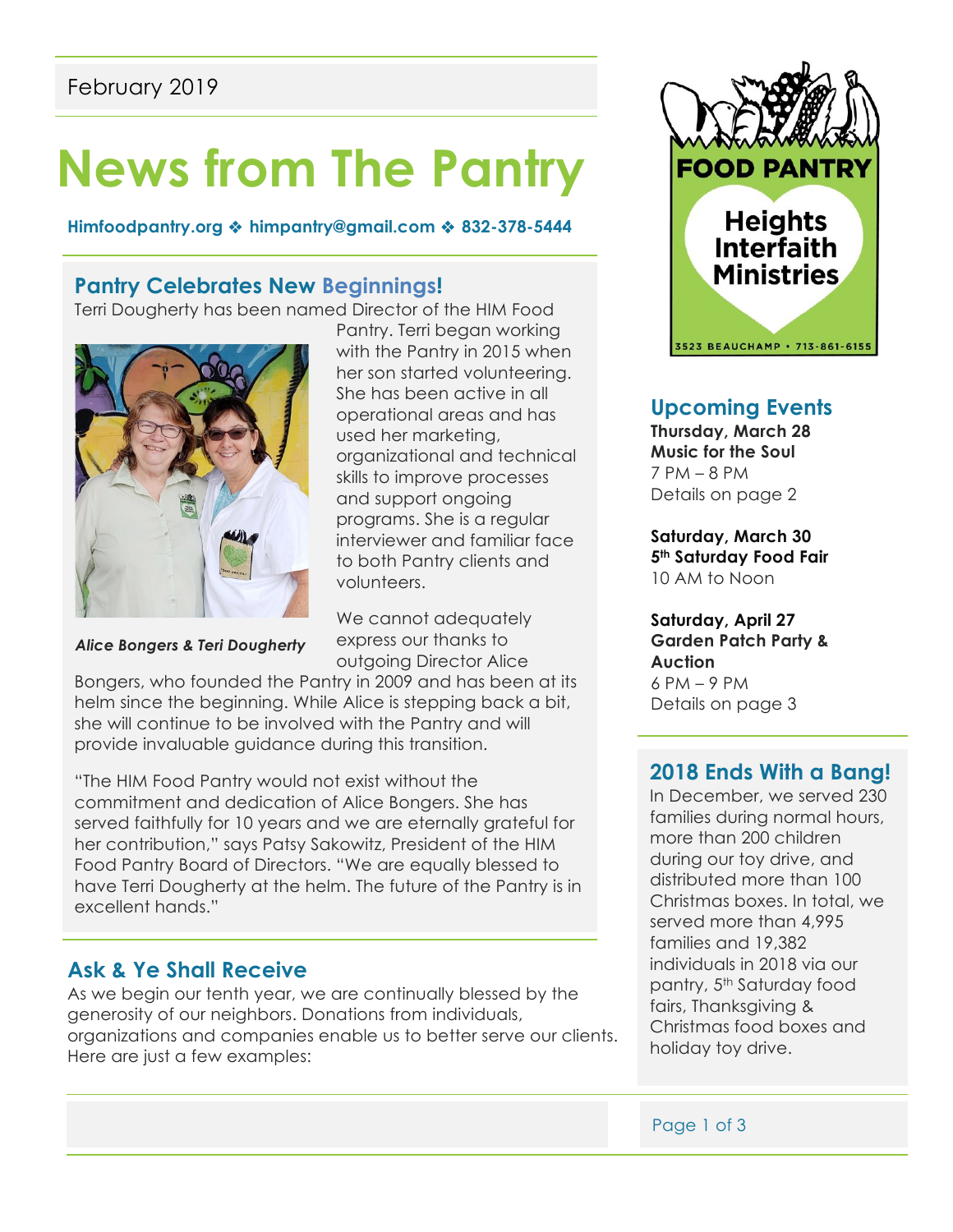• **Community donations** including eight large cases left at our back door one Friday night! Multiple neighbors dropped off carloads of donations including diapers and wipes. And as always, local church, school and Scouting groups gave generously with donations of both goods and time.



- **Fruit Share Houston,** a local organization that harvests neighborhood fruit trees, began delivering citrus including 500 pounds of grapefruit and 700 pounds of oranges.
- A **trucker** delivered 65 cases of beefsteak tomatoes during our Christmas box distribution.
- **Kraft Foods** held a drive and donated two shopping carts of food and items for the homeless.



• **Share the Spirit –** Member churches, including The Church at 1548 Heights & St. Mark's Methodist, collected and contributed holiday donations.



• **Second Servings of Houston** continued to provide unserved and unsold food from area restaurants and retailers. Over the past few months, they have delivered 95 cases of macaroni & cheese, 30 cases of canned green beans, multiple carts of Pepperidge Farms breads and buns, multiple cases of Penzey's pepper, and fresh fruits and vegetables.

# **We Won the Lottery!**

We're not moving into a mansion, but we are the proud owners of a new 2-door cooler that the Pantry won in a 'lottery' held by the Houston Food Bank. The cooler enables us to store fresh milk and other items when available. We also received a technology grant from the Houston Food Bank that funded the purchase of a second

computer which helps us handle data entry and administrative tasks more efficiently.

# **March 28 Concert to Benefit HIM Pantry**

Brian Kalinec has been called "a combination of Woody Guthrie, John Steinbeck, James Taylor, and Rodney Crowell in the stories he tells." An accomplished songwriter and guitarist, Brian will be the featured guest at Music for the Soul, Thursday, March 28 at St. Andrew's Episcopal Church. The free concert begins at 7 PM at 1819 Heights Boulevard, and donations will be accepted for Brian's chosen charity—the Heights Interfaith Ministries Food Pantry. This promises to be a wonderful musical evening. Hope to see you there!